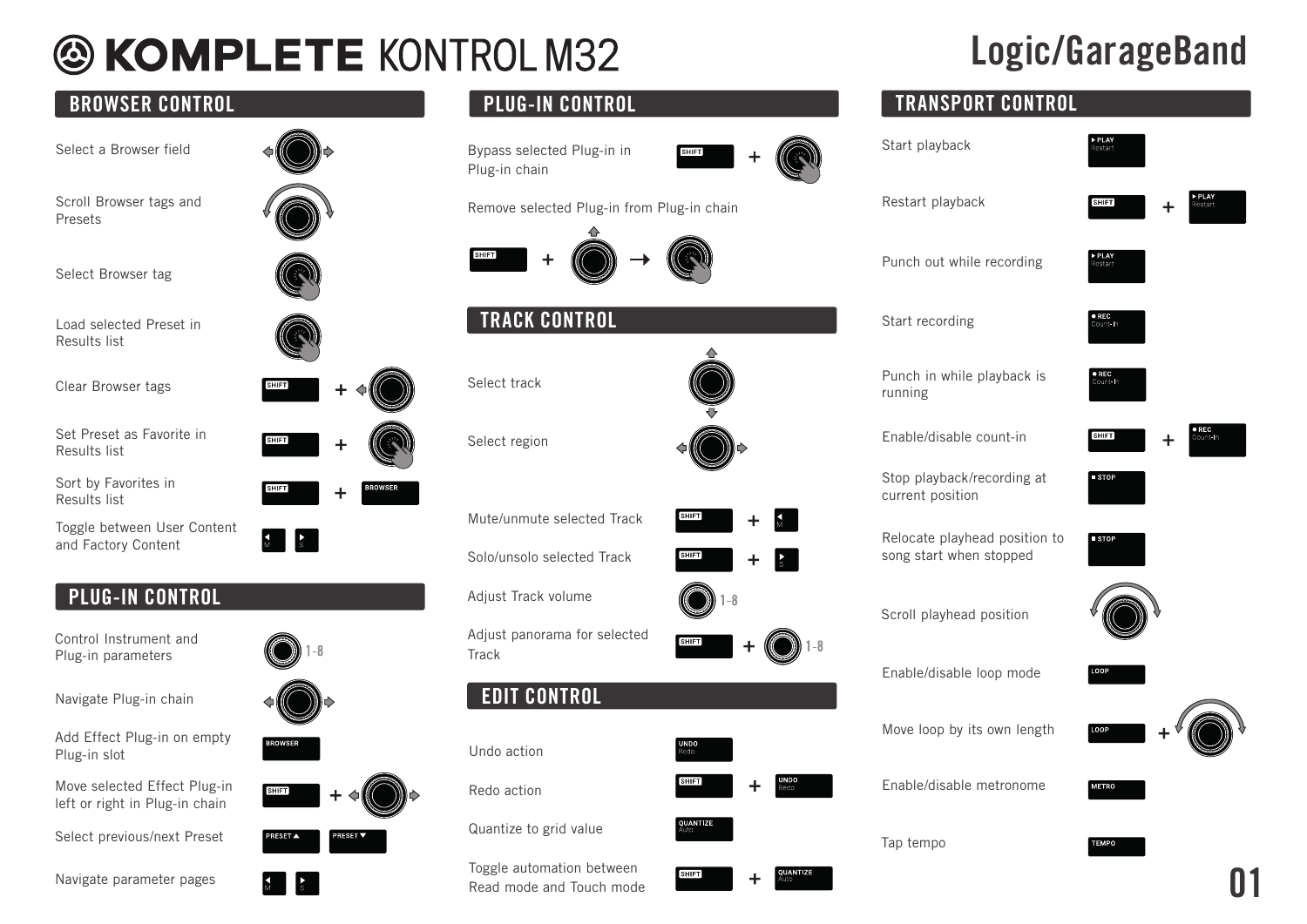# **@ KOMPLETE KONTROL M32**

## Ableton Live

 $\ddot{\phantom{1}}$ 

 $\ddot{}$ 

**UNDO**<br>Redo

**QUANTIZE** 

 $\bullet$  REC Count-In

 $\ddot{+}$ 

| <b>BROWSER CONTROL</b>                                                         | <b>PLUG-IN CONTROL</b>                                      | <b>EDIT CONTROL</b>                                                     |
|--------------------------------------------------------------------------------|-------------------------------------------------------------|-------------------------------------------------------------------------|
| Select a Browser field                                                         | Bypass selected Plug-in in<br><b>SHIFT</b><br>Plug-in chain | Undo action                                                             |
| Scroll Browser tags and<br>Presets                                             | Remove selected Plug-in from Plug-in chain                  | Redo action<br><b>SHIFT</b>                                             |
|                                                                                |                                                             | QUANTIZE<br>Quantize to grid value                                      |
| Select Browser tag                                                             |                                                             | Toggle automation between<br>SHIFT<br>Read mode and Touch mode          |
| Load selected Preset in<br>Results list                                        | <b>TRACK CONTROL</b>                                        |                                                                         |
| Clear Browser tags<br><b>SHIFT</b>                                             | Select Track                                                | <b>TRANSPORT CONTROL</b><br>Start playback                              |
| Set Preset as Favorite in<br><b>SHIFT</b><br>Results list                      | Switch Instance                                             |                                                                         |
| Sort by Favorites in<br>╈<br>Results list                                      | SHIFT                                                       | Enable Clip recording                                                   |
| Toggle between User Content<br>$\sqrt{\frac{1}{s}}$<br>and Factory Content     |                                                             | Start Arranger recording<br>[SHIFT]<br>together with playback           |
| <b>PLUG-IN CONTROL</b>                                                         | Select Clip or Scene Slot<br>in Track                       | Scroll playhead position                                                |
| Control Instrument and<br>Plug-in parameters                                   | Start/stop selected Clip or<br>Scene                        | Stop playback/recording at<br>current position                          |
| Navigate Plug-in chain                                                         | <b>SHIFT</b><br>Mute/unmute selected Track                  | Relocate playhead position to<br><b>STOP</b><br>song start when stopped |
| Add Effect Plug-in on empty<br>Plug-in slot                                    | Solo/unsolo selected Track<br><b>SHIFT</b>                  | Enable/disable loop mode                                                |
| Move selected Effect Plug-in<br><b>SHIFT</b><br>left or right in Plug-in chain | Adjust panorama for selected<br><b>SHIFT</b>                | Enable/disable metronome<br><b>METRO</b>                                |
| Select previous/next Preset<br><b>PRESET ▲</b><br><b>RESET V</b>               | Track                                                       | Tap tempo<br><b>TEMPO</b>                                               |

Navigate parameter pages

 $\mathbf{r}$ 

 $\mathbf{A}$